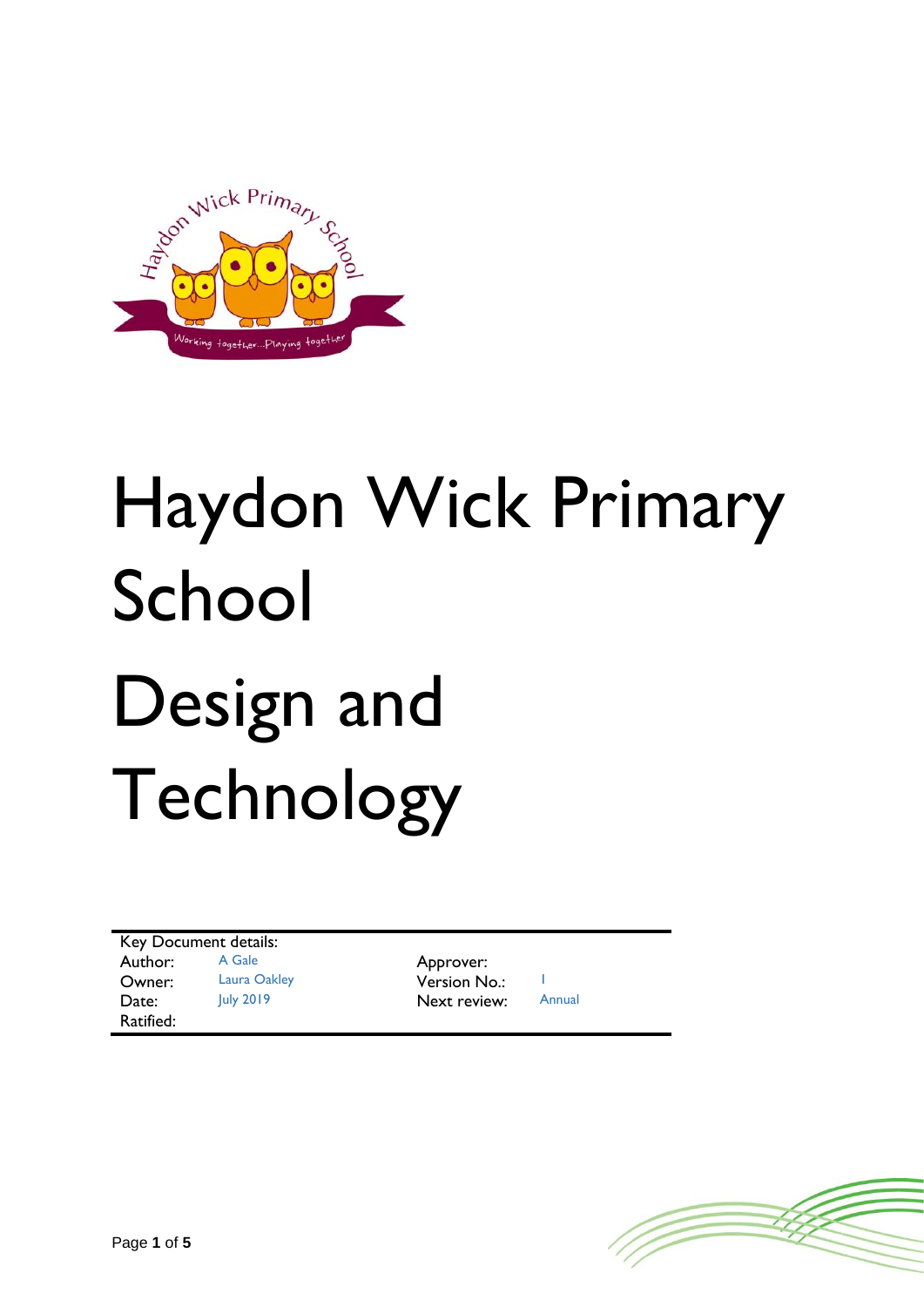Pupils should be taught to develop their design and technology capability through combining their designing and making skills with knowledge and understanding. Through their Design and Technology, children become more focused on what makes a successful product and more imaginative in how a product could be made or improved.

# **Aims**

The main aim of design and technology is developing children's understanding of the designing and making process, the need to evaluate existing ideas and products and an ability to work through the D&T process confidently.

- Children gain a knowledge and understanding of materials, components, controls and structures.
- Children use focused practical tasks to develop skills, techniques and knowledge particularly those related to tools and materials.
- Children have opportunity to investigate, disassemble and evaluate a range of simple products which are found in everyday life.
- Children draw upon knowledge and skills from other curriculum areas, particularly mathematics, science and art.
- Wherever possible, children will carry out design and technology activities that are relevant to a class project.
- Children experience a sense of achievement, having worked through the design processes that lead to the finished article.
- We instil a positive health and safety attitude.
- Children are extended in each area of the Design and Technology Curriculum so that they reach their full potential.

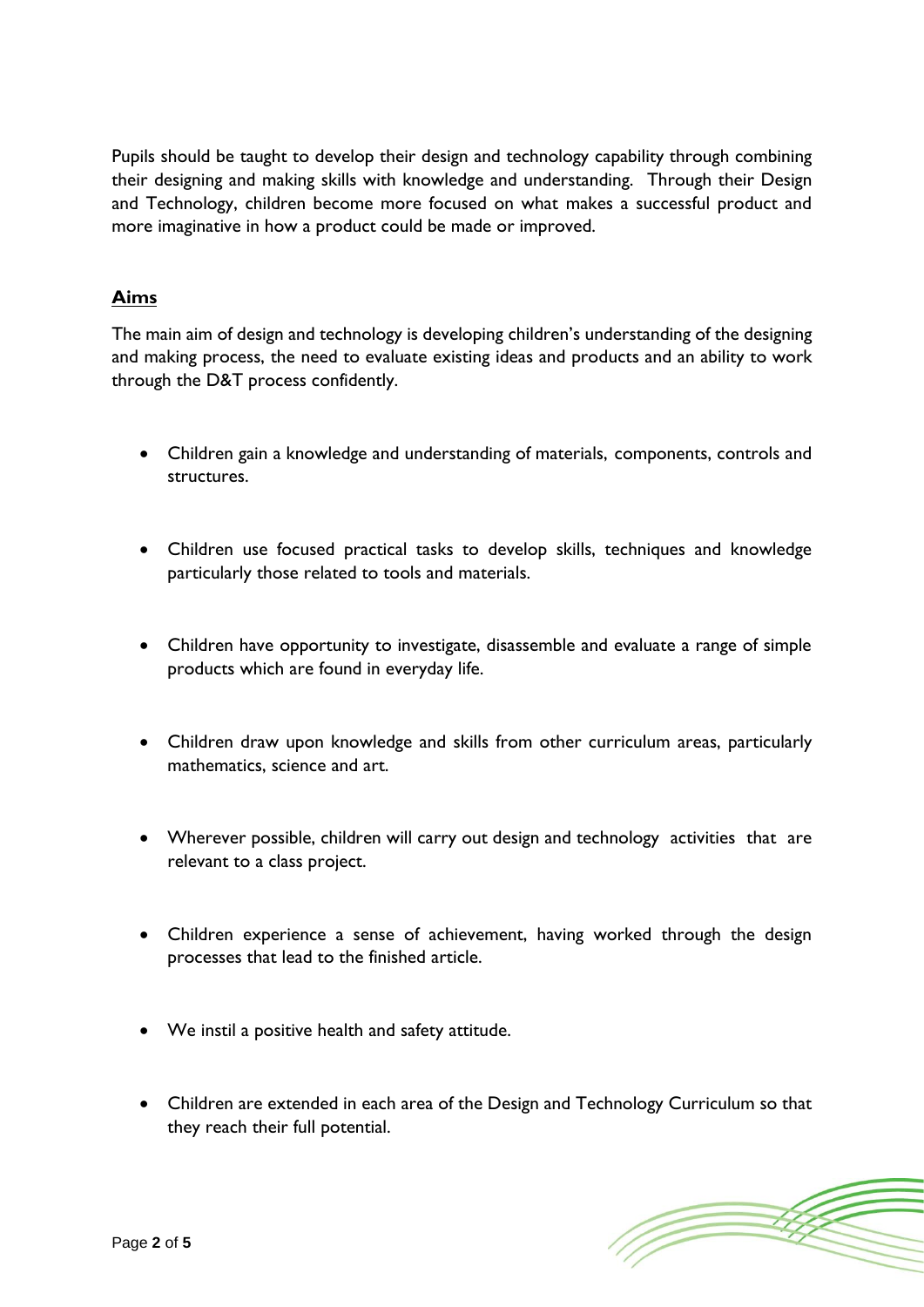# **Method**

There is no specialist teaching in design and technology, it is to be taught by the class teacher. Children will be taught in their normal class group.

Design and Technology will be taught either in a condensed period or over a period of weeks. Individual class teachers will decide which timescale is best suited to the unit of work. At least two units of work will be taught each year and may be amended to meet the needs of the pupils.

Children will be encouraged to generate ideas through:

- group discussions either led by the teacher or between the children
- assembling and rearranging materials and components
- evaluating products

Children will be encouraged to work as individuals, in pairs, in groups and also as a whole class when appropriate. When evaluating their own work, children will be encouraged to refer to the design criteria established in the design brief as their basis for deciding on how good their product is. They will be encouraged to identify strengths and weaknesses in a positive way.

The emphasis in Reception is for children to be encouraged to examine and talk about everyday objects and give possible reasons for why things are made the way they are. They will learn basic skills, for example, cutting and sticking.

At Key Stage 1 pupils use a range of materials, including ICT, textiles, food and items that can be assembled to make products. At Key Stage 2 pupils use a range of materials including ICT, stiff and flexible sheet materials, textiles, mouldable materials, food, electrical and mechanical components.

During their experience of Design and Technology the children are introduced to a variety of contexts including, home, recreation, industrial and community. The work undertaken will be practical, enjoyable and relevant for all children. Children will have opportunities to experience textile and food technology at least once during each key stage.

Teaching Assistants and adult helpers will be provided with specific guidance on ways in which they are to work with children, the degree of independence that the children should be given and the specific aims and objectives for any activity that they are to oversee.

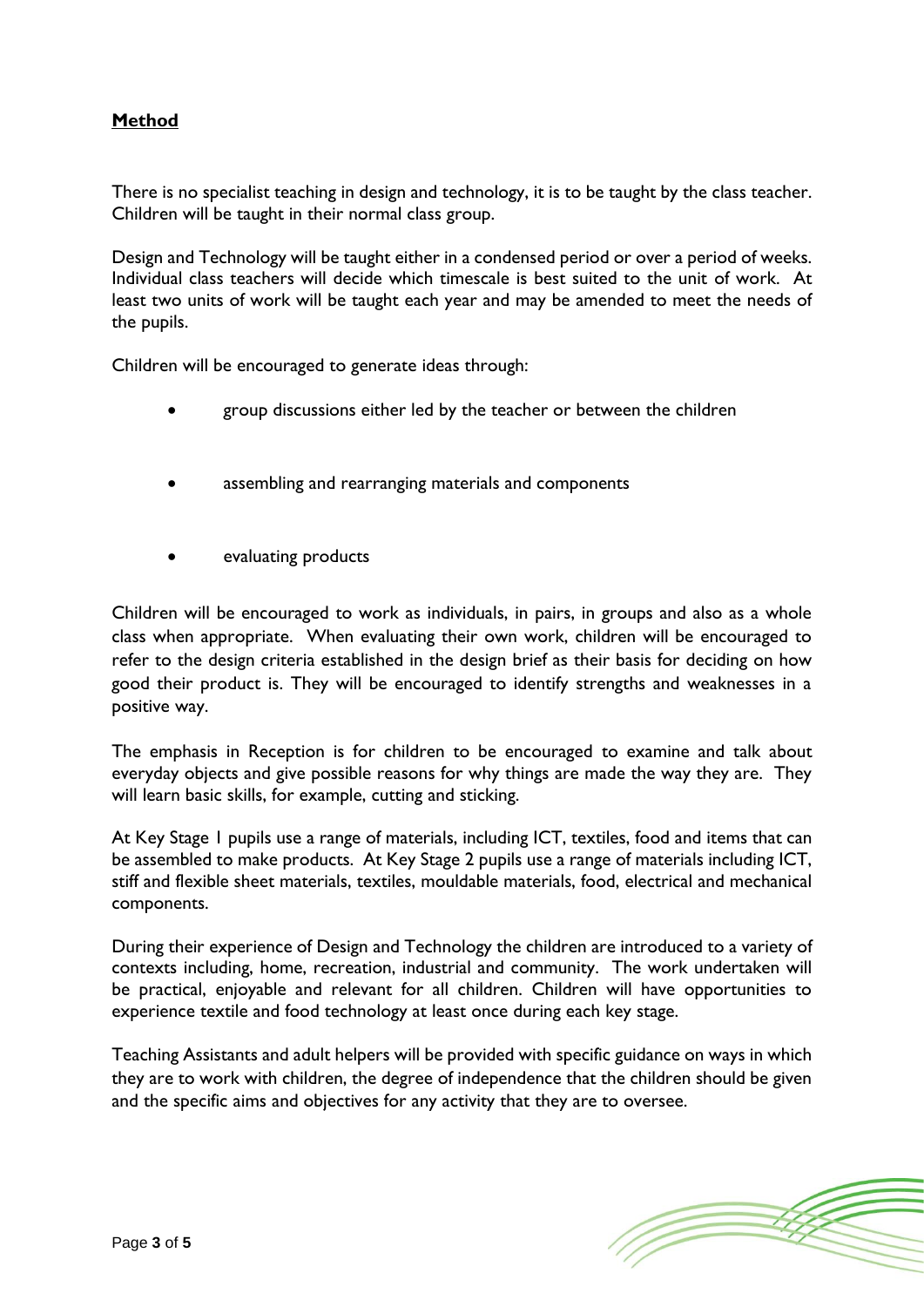# **Resources**

Our school has a wide range of resources to support the teaching of design and technology across the school. Classrooms have a range of basic resources, with the more specialised equipment being kept in storage boxes in the Music Room.

## **Assessment, Reporting and Recording**

Teachers assess children's work in design and technology by making assessments as they observe them working during lessons. They make an annual assessment of progress for each child, as part of the annual report to parents.

#### **Safety**

The teacher will be responsible for the Health and Safety of themselves, teaching assistants and pupils within their class.

Pupils should be encouraged to:

- collect and return tools and equipment safely
- follow clear instructions
- only move around the classroom when necessary
- wear safety equipment whenever necessary

Direct safety instructions will be given to children each time they undertake a design and technology activity.